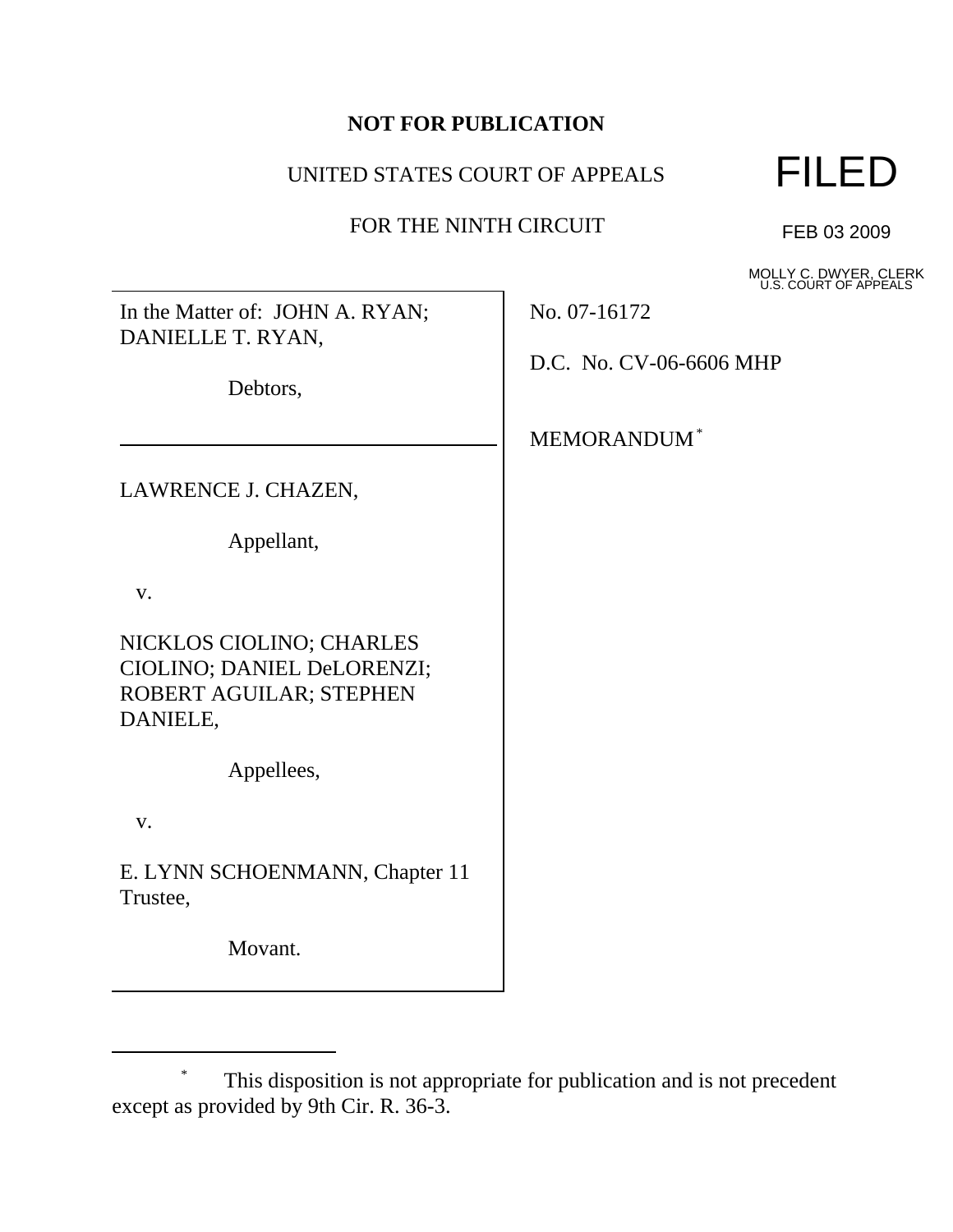E. LYNN SCHOENMANN, Chapter 11 Trustee,

Appellant,

v.

NICKLOS CIOLINO; CHARLES CIOLINO; DANIEL DeLORENZI; ROBERT AGUILAR; STEPHEN DANIELE,

No. 07-16519

D.C. No. CV- 06-7291 MHP

Appellees.

Appeals from the United States District Court for the Northern District of California Marilyn H. Patel, District Judge, Presiding

Argued and Submitted January 16, 2009 San Francisco, California

Before: NOONAN, TASHIMA, and W. FLETCHER, Circuit Judges.

These are two consolidated appeals from decisions of the district court,

affirming in part and reversing in part a decision of the bankruptcy court. We have

jurisdiction pursuant to 28 U.S.C. §§ 158(d) and 1291, and we affirm the district

court decisions in their entirety.

# **OVERVIEW**

Nicklos Ciolino, Charles Ciolino, Daniel DeLorenzi, Robert Aguilar, and

Stephen Daniele (collectively "Appellees"), filed actions in California state court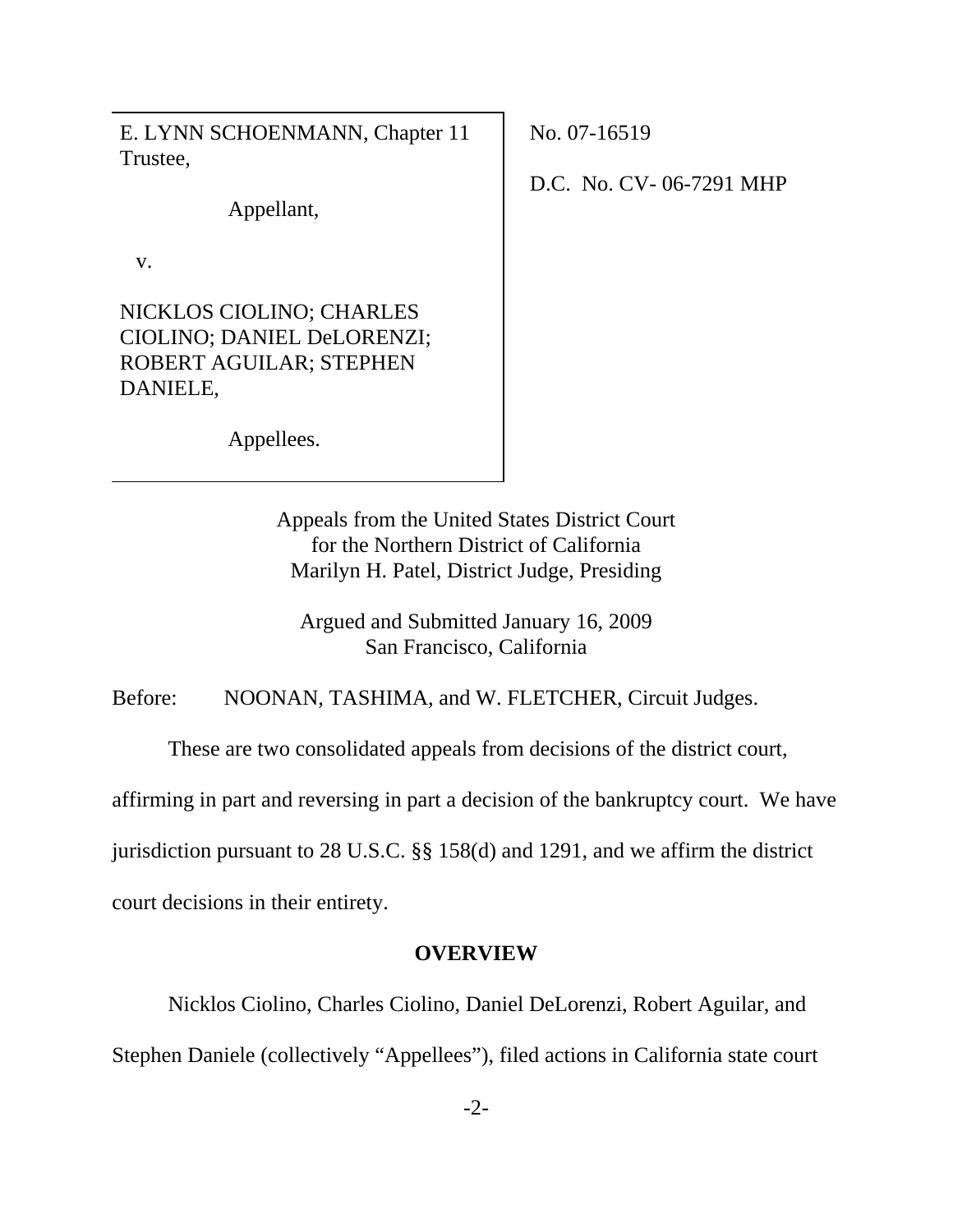against John A. Ryan after suffering losses in a fraudulent investment scheme promoted by Ryan. Appellees obtained prejudgment writs of attachment against Ryan's primary asset, a house and parcel of land in Redwood City, California (the "property"). Shortly after Appellees recorded their writs of attachment, Ryan arranged for his friend, Lawrence Chazen, to record a deed of trust on the property. Following a jury trial, Appellees obtained judgments against Ryan, which they recorded as liens against the property. Ryan and his wife then filed for protection under Chapter 11 of the Bankruptcy Code. The bankruptcy court held that some of Appellees' judgment liens related back to and merged with their prejudgment attachment liens and therefore took priority over Chazen's deed of trust. Chazen and E. Lynn Schoenmann, the trustee for the debtors' estate, (collectively "Appellants") appealed to the district court. The district court affirmed the finding that Appellees' liens were senior to Chazen's deed, although it reversed the determination of the amount that related back. Chazen v. Ciolino (In re Ryan), 369 B.R. 536 (N.D. Cal. 2007).

We review de novo the district court's decision on an appeal from the bankruptcy court, applying the same standard of review as the district court and giving no deference to the district court's decision. Barclay v. MacKenzie (In re AFI Holding, Inc.), 525 F.3d 700, 702 (9th Cir. 2008). Nonetheless, we agree with

-3-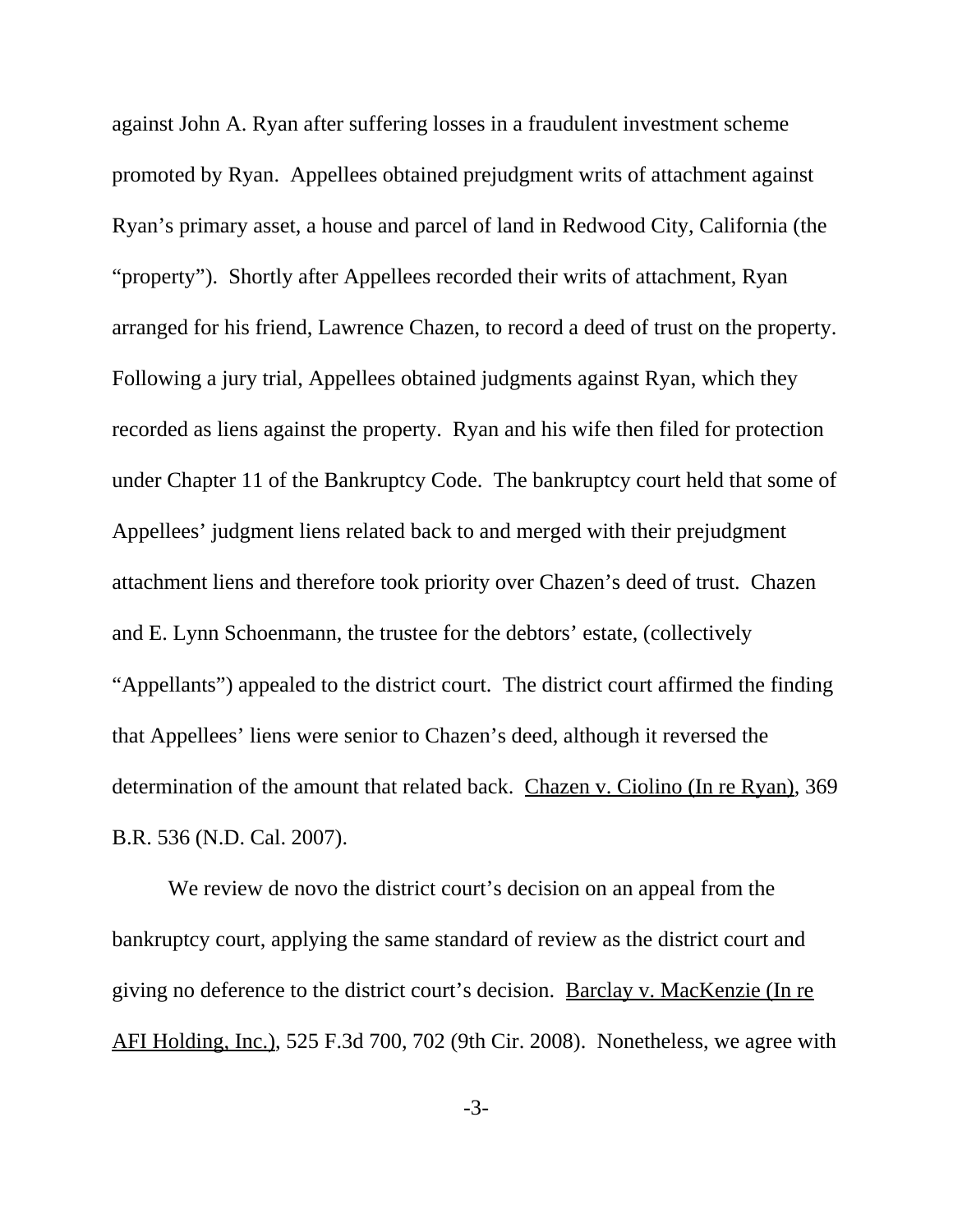the careful reasoning and the conclusion of the district court.

#### **DISCUSSION**

A judgment lien relates back to the date of the attachment lien if the judgment is created "on the same property under the same claim."<sup>1</sup> Cal. Civ. Proc. Code § 697.020(a). Appellees' attachment liens were based on the breach of oral contract claims. Cal. Civ. Proc. Code § 483.010. Appellees' state court complaints alleged both tort and contract claims, and the general verdict forms reflect that the jury found in favor of Appellees on both their tort and contract claims. The compensatory damages amounts awarded by the jury correspond to a large degree to Appellees' breach of contract claims, indicating that the jury relied on the contract claims in determining the damages amounts. We thus agree with the district court that "[i]t is well documented that [Appellees] recovered on both types of claims." In re Ryan, 369 B.R. at 544. The judgment lien accordingly was created, at least in part, "under the same claim" as the attachment lien. Cal. Civ. Proc. Code § 697.020(a). The fact that one judgment was entered for both types of claims does not mean that the judgment was not created under the contract claim. Appellants have pointed to no caselaw that supports such a finding.

<sup>1</sup> Because the parties are familiar with the complicated factual and procedural background, we do not recite it here, except as necessary to aid in understanding this disposition.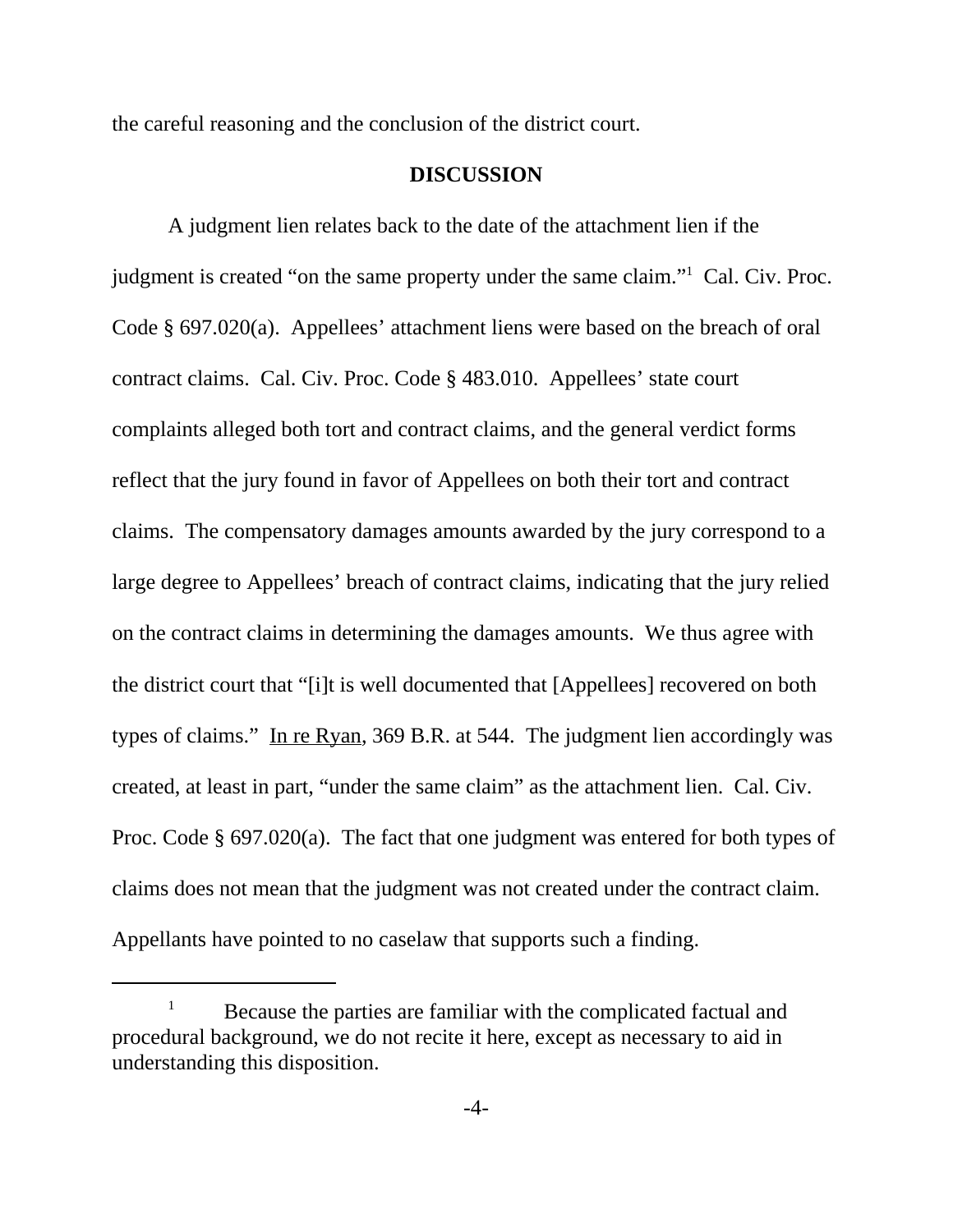We disagree with Chazen's contention that the verdict forms indisputably show that the jury awarded damages for tort claims only. Rather, the forms show that the jury's award was based on both tort and contract claims, but that there was only one logical place on the forms in which to enter the damages amount. The jury verdict forms did not allow the jury to enter different damages amounts for the tort and contract claims. The jury correctly declined to enter a compensatory damages amount in the space that specified that it was to be used if the jury award was "for breach of oral contract only." The jury clearly had indicated earlier in the verdict forms that it found in favor of Appellees on both contract and tort claims. Thus, the jury entered the damages amount in the only other space on the forms for compensatory damages. As the California Court of Appeal stated in rejecting Ryan's appeal of the jury verdict, "the jury found [Ryan] liable for negligence, breach of contract, fraud and more, and . . . without objection a single measure of damages was submitted to the jury for all causes of action."

Schoenmann's reliance on DuBarry International, Inc. v. Southwest Forest Industries, 282 Cal. Rptr. 181 (Ct. App. 1991), to support her contention that Appellees could not have recovered separate remedies is unavailing. In DuBarry, the plaintiff received a damages award for his breach of contract claim and another award in the same amount for his claim for bad faith denial of the existence of the

-5-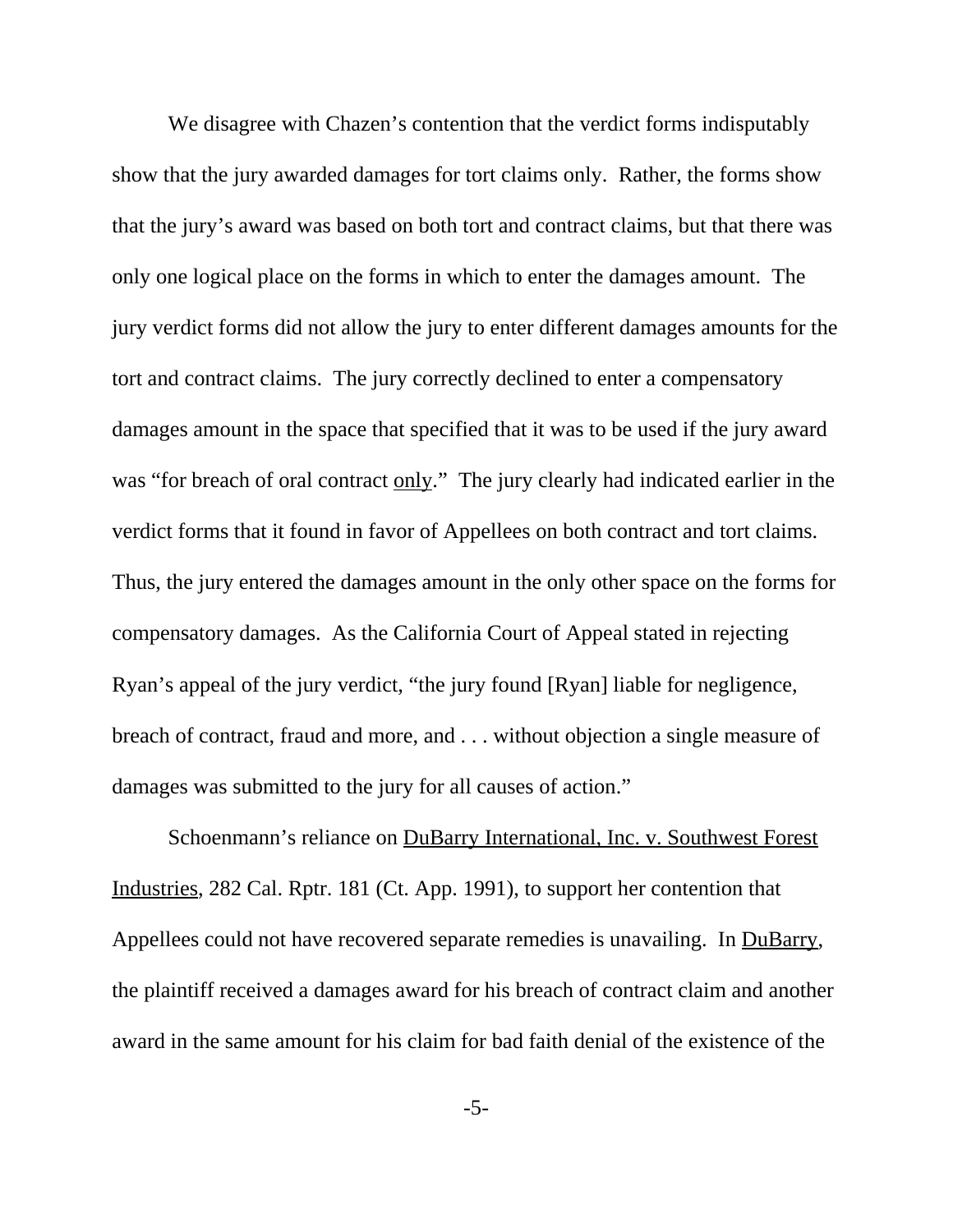agreement. The appellate court reasoned that a plaintiff might be entitled to recover separate damages for tort and contract claims because they "do involve, after all, alleged invasions of different rights." Id. at 188. The only evidence the plaintiff offered, however, related to the breach of contract claim, and those were the only damages he claimed. The court thus held that the award for the bad faith denial of contract was duplicative. Id. at 188-89.

DuBarry stands for the unremarkable proposition that a plaintiff cannot recover damages on a claim if he has presented no evidence of damages for that claim. There is no indication here that the compensatory damages the jury awarded were duplicative. Unlike in DuBarry, Appellees received only one award of damages; that single award was based on both tort and contract claims.

Appellants rely on Tavaglione v. Billings, 847 P.2d 574 (Cal. 1993) (en banc), but Tavaglione does not speak to the situation we face. In Tavaglione, the plaintiff sued the defendants on defamation and other causes of action, resulting in a general verdict awarding the plaintiff \$2.25 million in compensatory damages. Unlike the instant case, the jury responded to special interrogatories that "clearly disclosed its finding" that only \$604,787 out of the \$2.25 million total award was based on defendants' defamation. Id. at 579. Thus, in Tavaglione, the court was able to rely on the jury's special finding to determine the amount of damages

-6-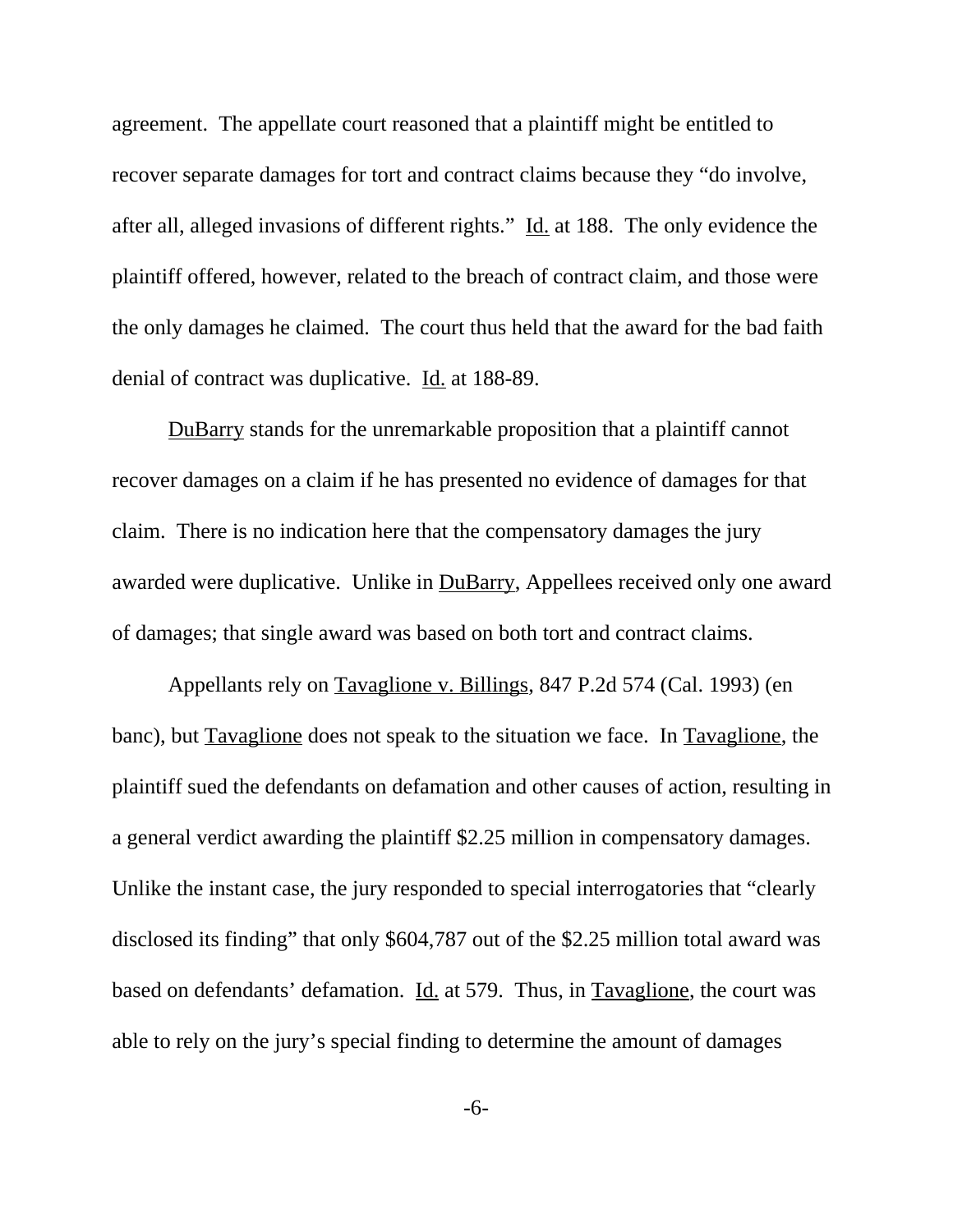attributable to the defamation claim. Unlike Tavaglione, the jury verdict forms used here did not give any indication of the portions of the general compensatory damages award that were based on Appellees' various claims.

Chazen relies on the "general verdict rule," discussed in Tavaglione, which provides that "[w]here a special finding of facts is inconsistent with the general verdict, the former controls the latter, and the court must give judgment accordingly." Cal. Civ. Proc. Code § 625. Here, however, there are no special findings of facts that are inconsistent with the jury's general verdict. The jury's special findings address only the questions of fraud, malice, and oppression, and are not inconsistent with the jury's general findings that Ryan was liable for both tort and contract claims. Chazen has failed to show that Appellees' "positions were in any way inconsistent given that they had both types of valid claims." In re Ryan, 369 B.R. at 544-545.

Schoenmann argues that, because the jury awarded punitive damages, the compensatory damages must have been based on tort, not on contract. Schoenmann cites <u>Roam v. Koop</u>, 116 Cal. Rptr. 539 (Ct. App. 1974), which states that "[p]unitive damages may not be recovered in actions founded in contract." Id. at 543 (citing Cal. Civ. Code § 3294(a)).

It is true that, in order to award punitive damages, the jury was required first

-7-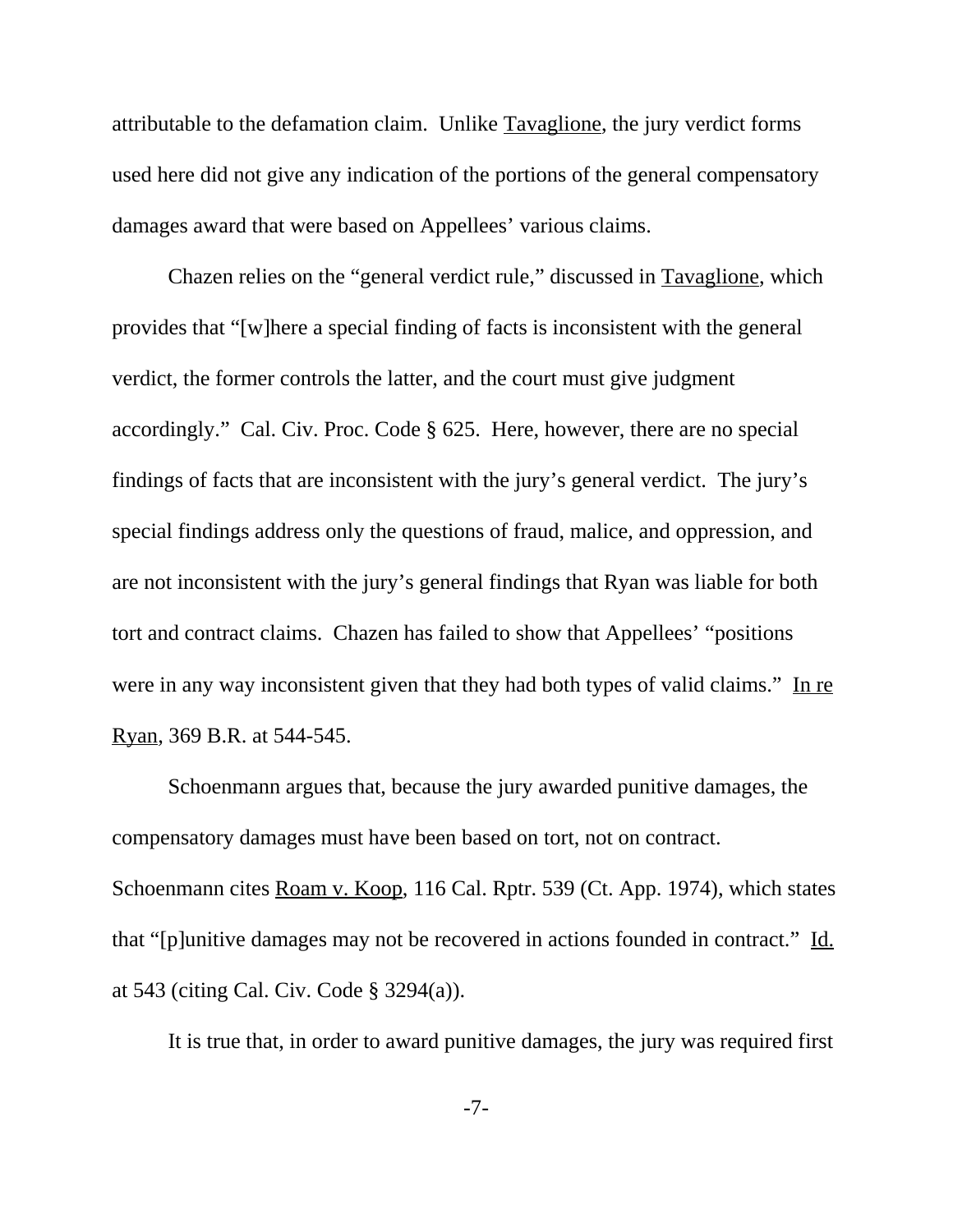to award some compensatory damages based on the tort claims. See California v. Altus Fin. S.A., 540 F.3d 992, 1000-04 (9th Cir. 2008) (relying on California law to hold that punitive damages were not allowed where the jury awarded \$0 in compensatory damages on tort claims). The award of punitive damages, however, does not negate the fact that the jury here found in its general verdict that Ryan was liable for both tort and contract claims. Appellants have not provided any support for the proposition that the jury's failure to apportion the compensatory damages between the tort and contract claims means that the award was based on tort alone.<sup>2</sup> That proposition is inconsistent with the jury's general findings that Ryan was liable not only for the tort claims, but also for the breach of contract claims.

 Schoenmann contends that the district court erroneously reallocated the jury's damage award. The district court did not, however, reallocate the damage award. The jury did not allocate the damage award in the first place. What the district court did was to make a sensible finding regarding the amount of the

<sup>&</sup>lt;sup>2</sup> Schoenmann's reliance on Loduca v. Polyzos, 62 Cal. Rptr. 3d 780 (Ct. App. 2007), is unavailing. First, Schoenmann relies on the unpublished portion of the decision, which is an unpublished opinion that "must not be cited or relied on by a court or a party in any other action." Cal. Rules of Court, Rule 8.1115(a). It therefore lacks precedential value. Second, the unpublished portion indicates that the plaintiff in Loduca conceded that his tort and contract damages were the same; the court accordingly held that he could not obtain double recovery for the one damage amount. Loduca does not help Appellants.